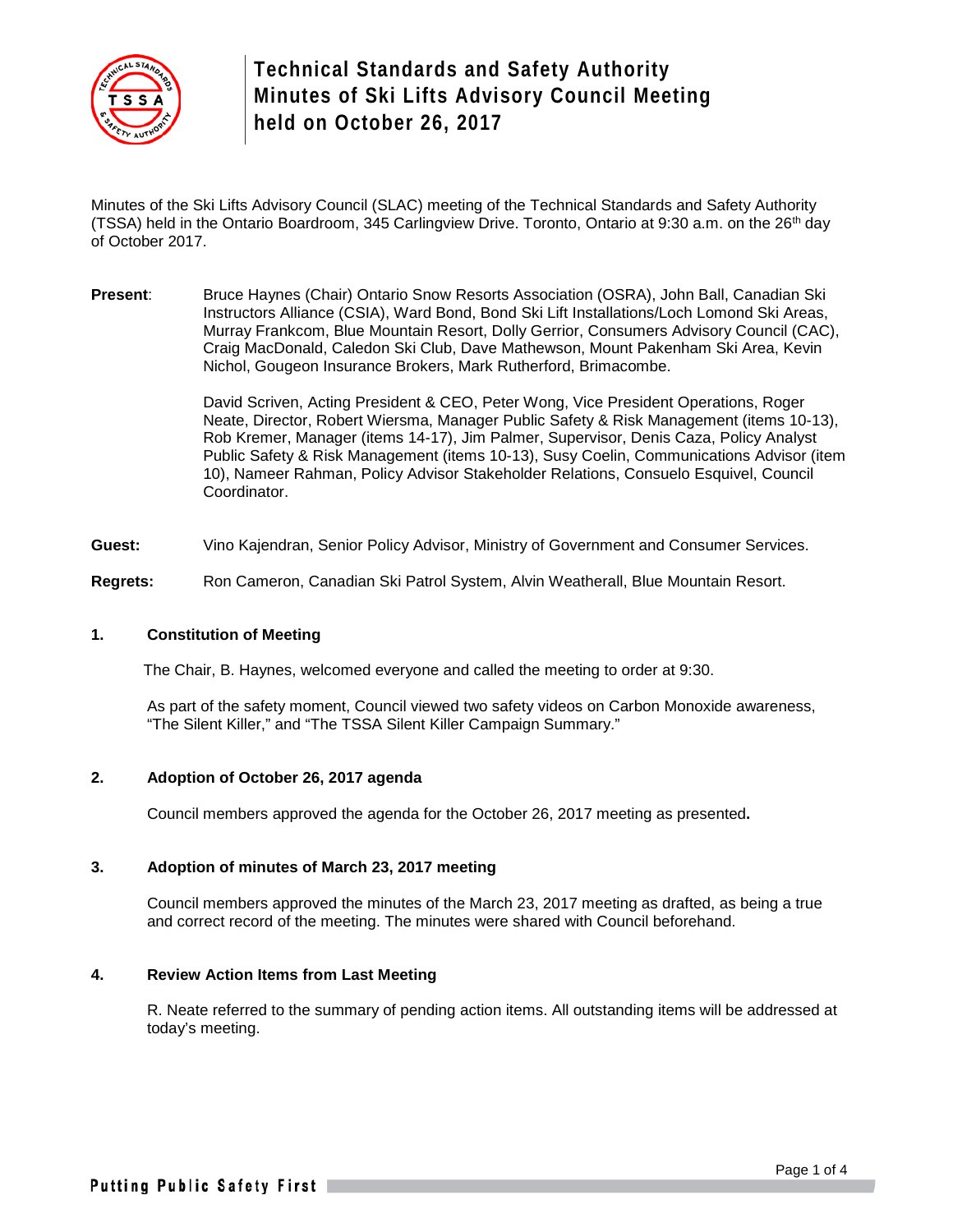

# **5. Council Chair's report**

B. Haynes spoke to his Annual Report to the President and CEO. He reiterated the need for good research data to enable Council and TSSA to proactively come up with improved safety measures. The Chair noted the need for statistical information to back up our work in Ontario

# **6. TSSA President & CEO's Report**

As part of the advanced materials for this meeting, members received the President and CEO's report regarding TSSA's key activities over the last quarter, which was treated as read.

D. Scriven updated Council on the search for a president/CEO. The Board of Directors is interviewing candidates and expected to decide on the candidacy in early 2018.

He provided an update on the regulatory review initiative conducted with MGCS noting that activities in the Boilers and Pressure Vessels (BPV), Upholstered and Stuffed Articles (USA) have been completed, while activity in Operating Engineers (OE) continues. An inventory of issues identified for consideration in all sectors has been collected and is being assessed to determine which new regulations will be part of the next phase of regulatory review.

Fee reviews for the two completed regulation changes are underway. Prior to this recent activity, D. Scriven noted that there has been no fee review since 2013. In fiscal year 2019, TSSA will be conducting a fee review of all sectors, other than BPV and USA. More information to follow on the details of this fee review at the next meeting.

# **7. Training and Certification Advisory Board (TCAB)**

D. McLellan provided an update. TCAB recommends continuing education on safety. A Director's Order is being submitted to the Ministry for approval. Following this, public consultation will take place. After 30 days of consultation, we will launch the required continuing education.

Asked about the process for continuing education, he stated that there was flexibility in changing the criteria and cited an example of a 4-hour training which may be amended to 8 hours subject to consultation with TCAB. A communications plan will need to be drawn up by end of March 2018 because training on ski lifts needs to completed before the end of the current year in order to be certified for the 2019 season.

## **8. Inspector and Mechanics Training**

J. Palmer provided an update on the inspectors and mechanics training done in conjunction with the Ontario Snow Resorts Association (OSRA). He appreciated the logistical support provided by OSRA during the two-day course. It was very well received. A member suggested another session for mechanics in the spring.

## **9. Operator Training**

J. Palmer was pleased to report that an operator training film has been produced. We are unable to show it today since the film is going through technical edits.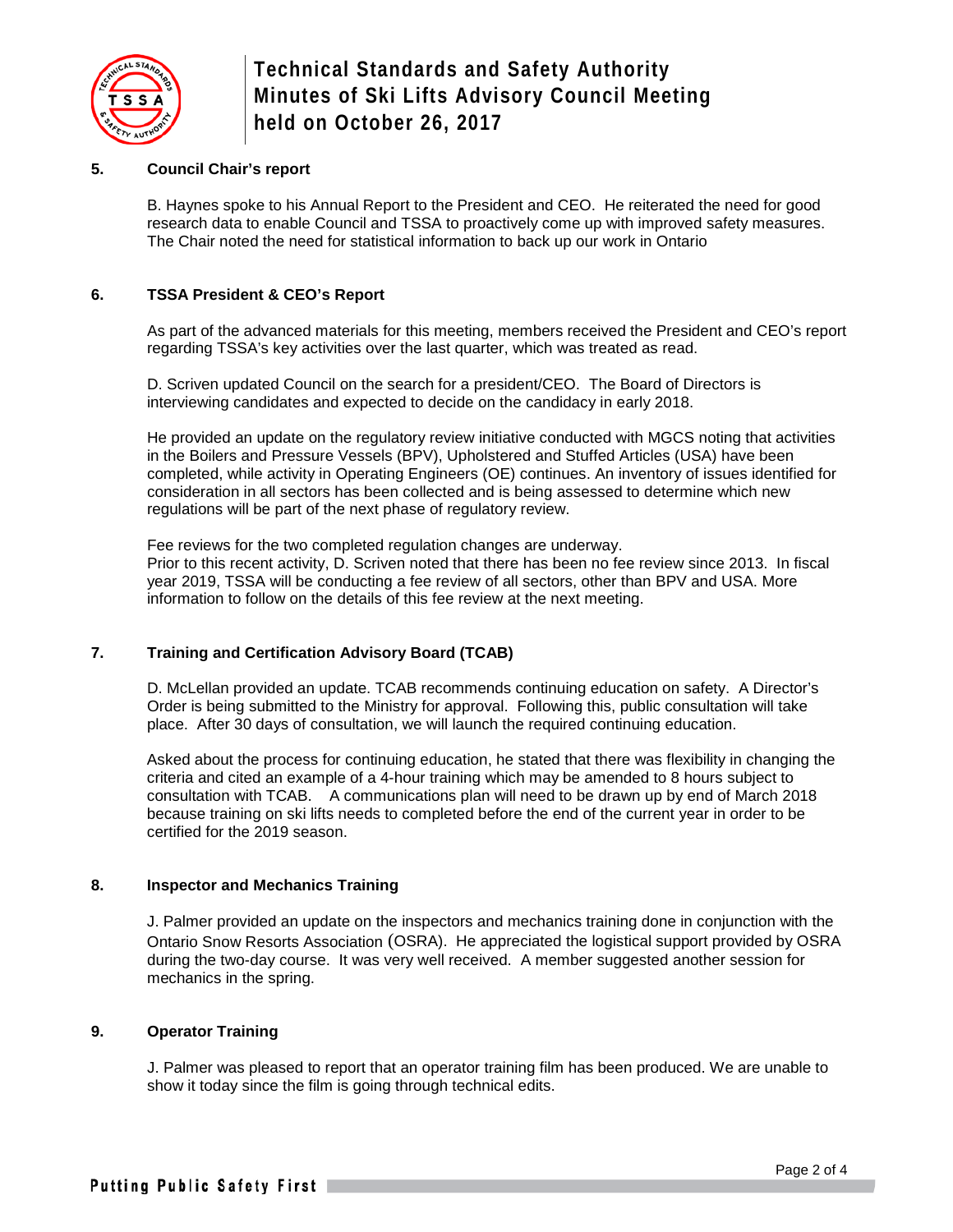

# **10. Public Education**

S. Ceolin joined the meeting for this item. Signs at ski resorts are in need of change, for example they need to be larger, more eye-catching. From a communications perspective, we need to streamline and simplify the messages. She presented the placards around the table for comparison between the current and the new improved signs.

# **11. Compliance reports on Ski Lifts Incidents and FY 2017 Annual State of Public Safety Report**

D. Caza described the data in his presentation, which was shared with Council in advance of the meeting. D. Caza noted that there is no compliance trend.

## **12. Incident Reporting – wording changes**

D. McLellan said that the Ski Lifts Incident Reporting Guidelines are available on the website. He shared some ideas which Alvin Weatherall had proposed that included concepts such as "critical injury" and "competent person". Murray Frankcom volunteered to review and offer further modifcations to the document.

## **13. Risk Based Schedule and Enhancements**

R. Wiersma spoke to his presentation which was shared with Council prior to the meeting. He made note that the Risk-based Scheduling of Inspections (RBS) was granted a patent in June 2013.

There was a question about whether RBS considers detection of failures. When inspection orders are risk assessed, detection is accounted for via intermediate events (i.e., for a failure scenario to happen, the equipment failure would need to be undetected).

# **14. Ministry of Government and Consumer Services' (MGCS) updates**

V. Kajendran spoke to MGCS' update which was distributed to Council prior to the meeting. It was treated as read.

She reinforced the government's rules for regulations in line with Canada's new internal trade agreement, the Canadian Free Trade Agreement. The government requires all ministries in Ontario to ensure that technical regulations are not more trade restrictive than necessary.

She provided further updates on the regulatory review initiatives and the elevator availability study, which is on track for completion in December.

## **15. RRG Update on Aging Lift Assessments**

R. Kremer gave a brief update on the Aging Lift Assessment process. He confirmed that the existing process allows for owners to propose extending the period between assessments.

**Action:** D. Caza to provide examples of top 5 Orders, as requested by Council, at the next meeting.